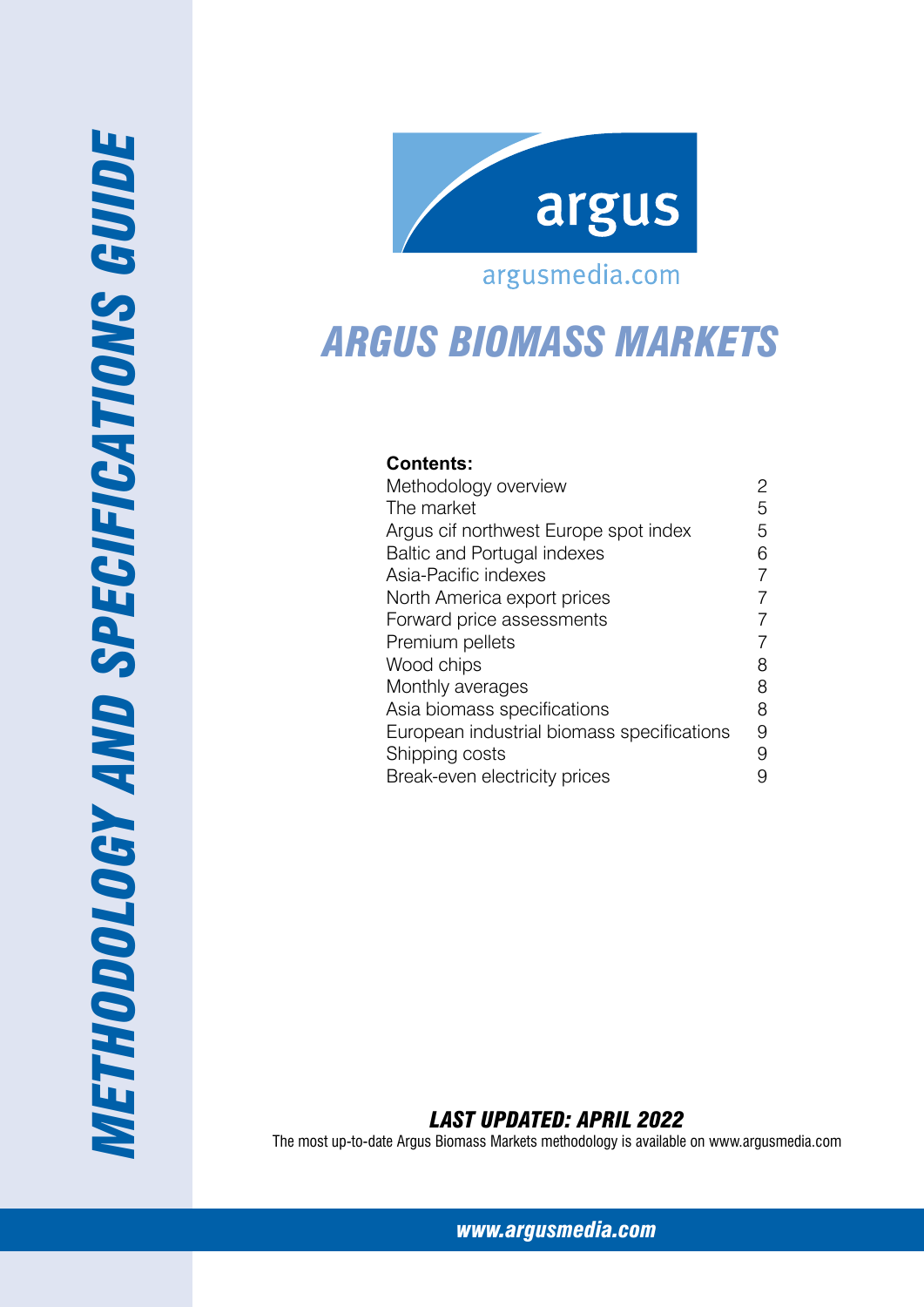## <span id="page-1-0"></span>**Methodology overview**

## **Methodology rationale**

Argus strives to construct methodologies that reflect the way the market trades. Argus aims to produce price assessments which are reliable and representative indicators of commodity market values and are free from distortion. As a result, the specific currencies, volume units, locations and other particulars of an assessment are determined by industry conventions.

In the biomass markets, Argus publishes physical market prices in the open market as laid out in the specifications and methodology guide. Argus uses the trading period deemed by Argus to be most appropriate, in consultation with industry, to capture market liquidity.

In order to be included in the assessment process, deals must meet the minimum volume, delivery, timing and specification requirements in our methodology. In illiquid markets, and in other cases where deemed appropriate, Argus assesses the range within which product could have traded by applying a strict process outlined later in this methodology.

## **Survey process**

Argus price assessments are informed by information received from a wide cross section of market participants, including producers, consumers and intermediaries. Argus reporters engage with the industry by proactively polling participants for market data. Argus will contact and accept market data from all credible market sources including front and back office of market participants and brokers. Argus will also receive market data from electronic trading platforms, the Argus Open Markets® platform (AOM®) and directly from the back offices of market participants. Argus will accept market data by telephone, instant messenger, email, AOM or other means.

Argus encourages all sources of market data to submit all market data to which they are a party that falls within the Argus stated methodological criteria for the relevant assessment. Argus encourages all sources of market data to submit transaction data from back office functions.

Throughout all markets, Argus is constantly seeking to increase the number of companies willing to provide market data. Reporters are mentored and held accountable for expanding their pool of contacts. The number of entities providing market data can vary significantly from day to day based on market conditions.

For certain price assessments identified by local management, if more than 50pc of the market data involved in arriving at a price assessment is sourced from a single party the supervising editor will engage in an analysis of the market data with the primary reporter to ensure that the quality and integrity of the assessment has not been affected.

#### **Market data usage**

In each market, Argus uses the methodological approach deemed to be the most reliable and representative for that market. Argus will utilise various types of market data in its methodologies, to include:

- Transactions
- Bids and offers
- Other market information, to include spread values between grades, locations, timings, and many other data.

In many markets, the relevant methodology will assign a relatively higher importance to transactions over bids and offers, and a relatively higher importance to bids and offers over other market information. Certain markets however will exist for which such a hierarchy would produce unreliable and non-representative price assessments, and so the methodology must assign a different relative importance in order to ensure the quality and integrity of the price assessment. And even in markets for which the hierarchy normally applies, certain market situations will at times emerge for which the strict hierarchy would produce non-representative prices, requiring Argus to adapt in order to publish representative prices.

## **Verification of transaction data**

Reporters carefully analyse all data submitted to the price assessment process. These data include transactions, bids, offers, volumes, counterparties, specifications and any other information that contributes materially to the determination of price. This high level of care described applies regardless of the methodology employed. Specific to transactions, bids, and offers, reporters seek to verify the price, the volume, the specifications, location basis, and counterparty. In some transactional average methodologies, reporters also examine the full array of transactions to match counterparties and arrive at a list of unique transactions. In some transactional average methodologies, full details of the transactions verified are published electronically and are accessible by subscribers. In those methodologies, the deals are also published in the daily report.

Several tests are applied by reporters in all markets to transactional data to determine if it should be subjected to further scrutiny. If a transaction has been identified as failing such a test, it will receive further scrutiny. For assessments used to settle derivatives and for many other assessments, Argus has established internal procedures that involve escalation of inquiry within the source's company and escalating review within Argus management. Should this process determine that a transaction should be excluded from the price assessment process, the supervising editor will initiate approval and, if necessary, documentation procedures.

#### **Primary tests applied by reporters**

- Transactions not transacted at arm's length, including deals between related parties or affiliates.
- Transaction prices that deviate significantly from the mean of all transactions submitted for that day.
- Transaction prices that fall outside of the generally observed lows and highs that operated throughout the trading day.
- Transactions that are suspected to be a leg of another transaction or in some way contingent on an unknown transaction.
- Single deal volumes that significantly exceed the typical transaction volume for that market.
- Transaction details that are identified by other market participants as being for any reason potentially anomalous and perceived by Argus to be as such.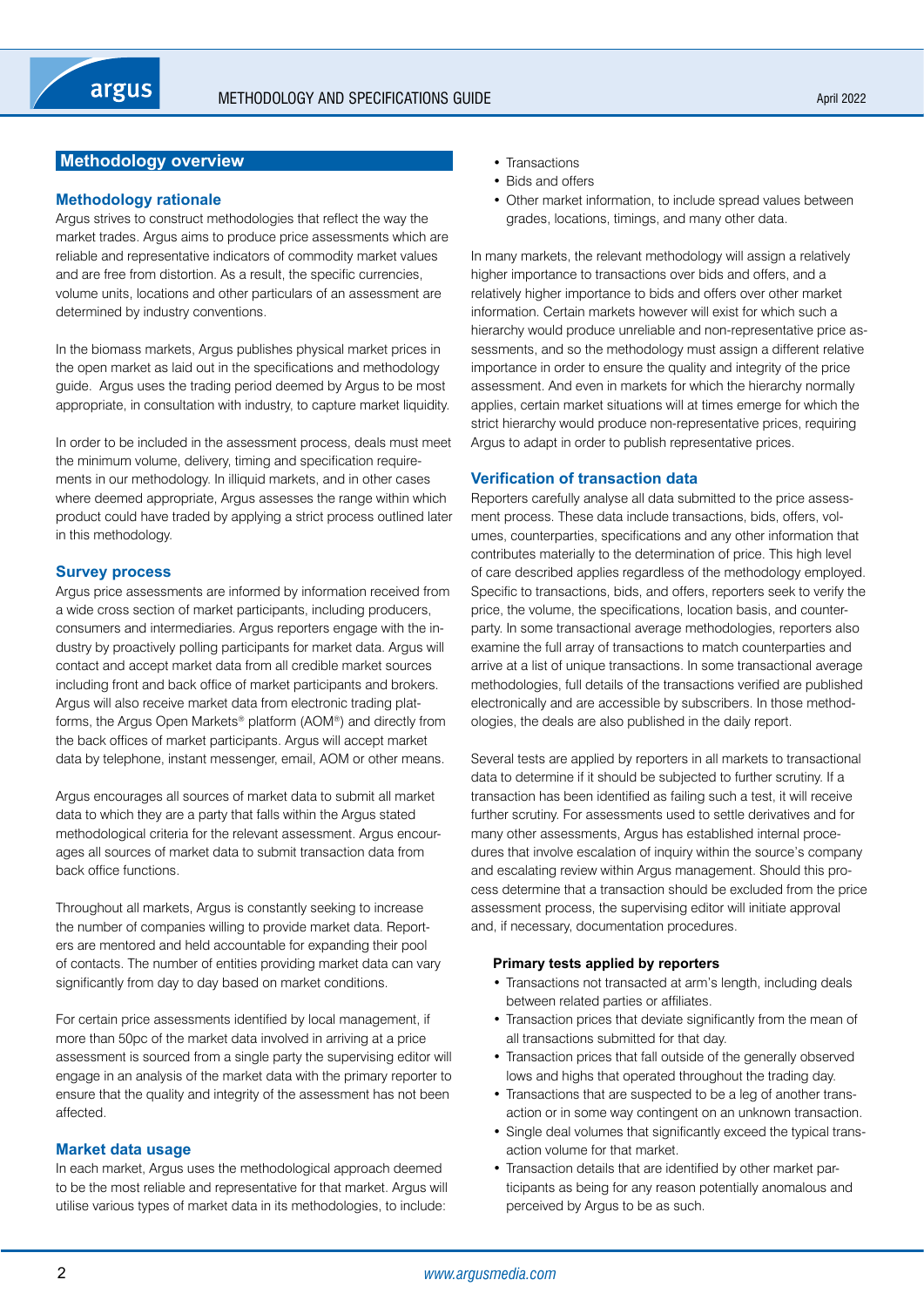- Transaction details that are reported by one counterparty differently than the other counterparty.
- Any transaction details that appear to the reporter to be illogical or to stray from the norms of trading behaviour. This could include but is not limited to divergent specifications, unusual delivery location and counterparties not typically seen.
- Transactions that involve the same counterparties, the same price and delivery dates are checked to see that they are separate deals and not one deal duplicated in Argus records.

## **Secondary tests applied by editors for transactions identified for further scrutiny**

## **Transaction tests**

- The impact of linkage of the deal to possible other transactions such as contingent legs, exchanges, options, swaps, or other derivative instruments. This will include a review of transactions in markets that the reporter may not be covering.
- The nature of disagreement between counterparties on transactional details.
- The possibility that a deal is directly linked to an offsetting transaction that is not publicly known, for example a "wash trade" which has the purpose of influencing the published price.
- The impact of non-market factors on price or volume, including distressed delivery, credit issues, scheduling issues, demurrage, or containment.

#### **Source tests**

- The credibility of the explanation provided for the outlying nature of the transaction.
- The track record of the source. Sources will be deemed more credible if they
	- Regularly provide transaction data with few errors.
	- Provide data by Argus' established deadline.
	- Quickly respond to queries from Argus reporters.
- Have staff designated to respond to such queries.
- How close the information receipt is to the deadline for information, and the impact of that proximity on the validation process.

## **Assessment guidelines**

When insufficient, inadequate, or no transaction information exists, or when Argus concludes that a transaction based methodology will not produce representative prices, Argus reporters will make an assessment of market value by applying intelligent judgment based on a broad array of factual market information. Reporters must use a high degree of care in gathering and validating all market data used in determining price assessments, a degree of care equal to that applying to gathering and validating transactions. The information used to form an assessment could include deals done, bids, offers, tenders, spread trades, exchange trades, fundamental supply and demand information and other inputs.

The assessment process employing judgment is rigorous, replicable, and uses widely accepted valuation metrics. These valuation metrics mirror the process used by physical commodity traders

to internally assess value prior to entering the market with a bid or offer. Applying these valuation metrics along with sound judgment significantly narrows the band within which a commodity can be assessed, and greatly increases the accuracy and consistency of the price series. The application of judgment is conducted jointly with the supervising editor, in order to be sure that guidelines below are being followed. Valuation metrics include the following:

## Relative value transactions

Frequently transactions occur which instead of being an outright purchase or sale of a single commodity, are instead exchanges of commodities. Such transactions allow reporters to value less liquid markets against more liquid ones and establish a strong basis for the exercise of judgment.

- Exchange one commodity for a different commodity in the same market at a negotiated value.
- Exchange delivery dates for the same commodity at a negotiated value.
- Exchange a commodity in one location for the same commodity at another location at a negotiated value.

## Bids and offers

If a sufficient number of bids and offers populate the market, then in most cases the highest bid and the lowest offer can be assumed to define the boundaries between which a deal could be transacted.

## Comparative metrics

The relative values between compared commodities are readily discussed in the market and can be discovered through dialogue with market participants. These discussions are the precursor to negotiation and conclusion of transactions.

- Comparison to the same commodity in another market centre.
- Comparison to a more actively traded but slightly different specification commodity in the same market centre.
- Comparison to the same commodity traded for a different delivery timing
- Comparison to the commodity's primary feedstock or primary derived product(s).
- Comparison to trade in the same commodity but in a different modality (as in barge versus oceangoing vessel) or in a different total volume (as in full cargo load versus partial cargo load).

## **Volume minimums and transaction data thresholds**

Argus typically does not establish thresholds strictly on the basis of a count of transactions, as this could lead to unreliable and non-representative assessments and because of the varying transportation infrastructure found in all commodity markets,. Instead, minimum volumes are typically established which may apply to each transaction accepted, to the aggregate of transactions, to transactions which set a low or high assessment or to other volumetrically relevant parameters.

For price assessments used to settle derivatives, Argus will seek to establish minimum transaction data thresholds and when no such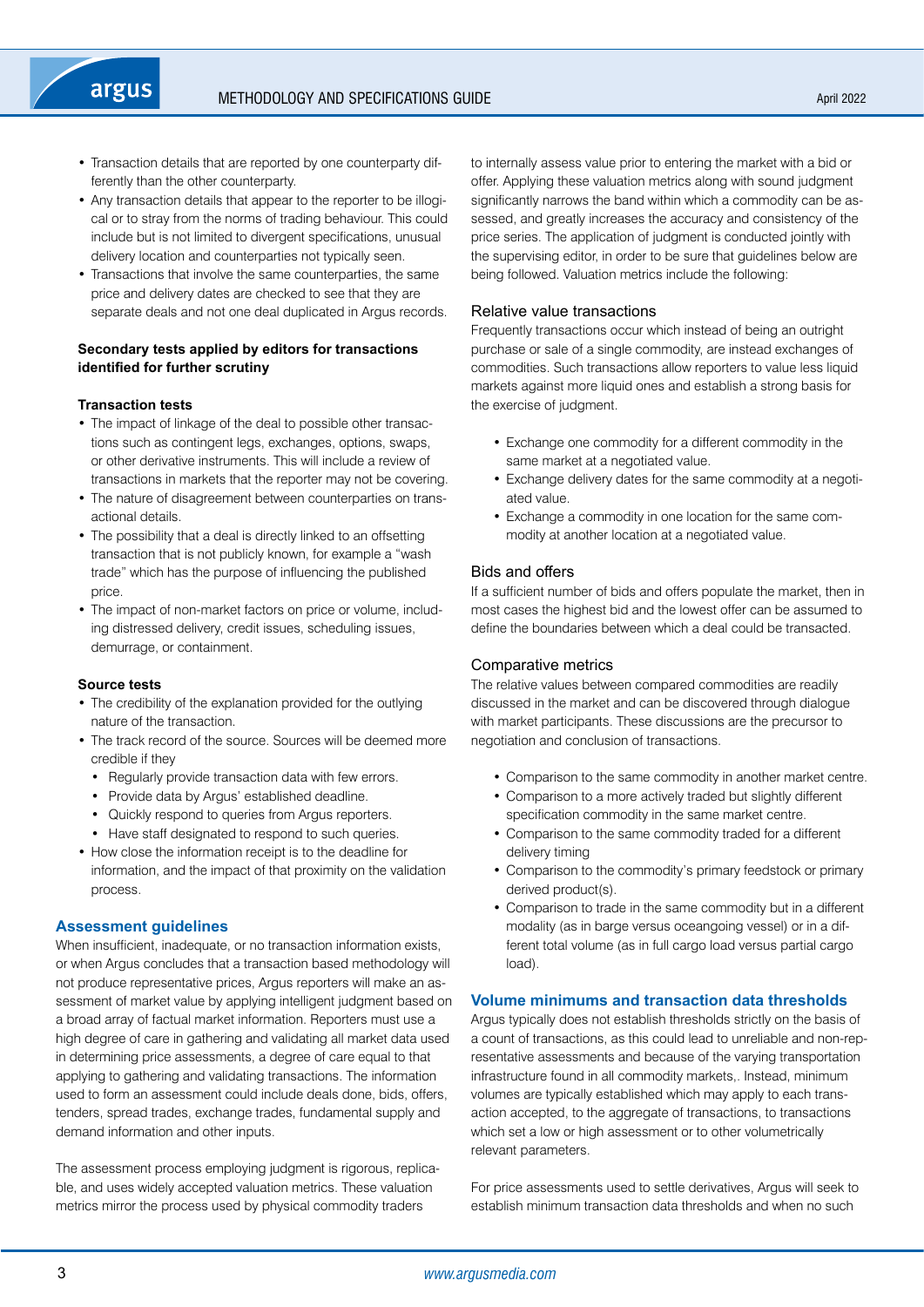threshold can be established Argus will explain the reasons. These thresholds will often reflect the minimum volumes necessary to produce a transaction-based methodology, but may also establish minimum deal parameters for use by a methodology that is based primarily on judgment.

Should no transaction threshold exist, or should submitted data fall below this methodology's stated transaction data threshold for any reason, Argus will follow the procedures outlined elsewhere in this document regarding the exercise of judgment in the price assessment process.

## **Transparency**

Argus values transparency in energy markets. As a result, where available, we publish lists of deals in our reports that include price, basis, counterparty and volume information. The deal tables allow subscribers to cross check and verify the deals against the prices. Argus feels transparency and openness is vital to developing confidence in the price assessment process.

#### **Swaps and forwards markets**

Argus publishes forward assessments for numerous markets. These include forward market contracts that can allow physical delivery and swaps contracts that swap a fixed price for the average of a floating published price. Argus looks at forward swaps to inform physical assessments but places primary emphasis on the physical markets.

#### **Publications and price data**

Argus biomass prices are published in the *Argus Biomass Markets*  report. The price data are available independent of the text-based report in electronic files that can feed into various databases. These price data are also supplied through various third-party data integrators. The Argus website also provides access to prices, reports and news with various web-based tools. All Argus prices are kept in a historical database and available for purchase. Contact your local Argus office for information.

A publication schedule is available at [www.argusmedia.com](https://www.argusmedia.com/en)

## **Corrections to assessments**

Argus will on occasion publish corrections to price assessments after the publication date. We will correct errors that arise from clerical mistakes, calculation errors, or a misapplication of our stated methodology. Argus will not retroactively assess markets based on new information learned after the assessments are published. We make our best effort to assess markets based on the information we gather during the trading day assessed.

#### **Ethics and compliance**

Argus operates according to the best practices in the publishing field, and maintains thorough compliance procedures throughout the firm. We want to be seen as a preferred provider by our subscribers, who are held to equally high standards, while at the same time maintaining our editorial integrity and independence. Argus has a strict ethics policy that applies to all staff. The policy can be found on our website at [www.argusmedia.com](https://www.argusmedia.com/en). Included in this

policy are restrictions against staff trading in any energy commodity or energy related stocks, and guidelines for accepting gifts. Argus also has strict policies regarding central archiving of email and instant messenger communication, maintenance and archiving of notes, and archiving of spreadsheets and deal lists used in the price assessment process. Argus publishes prices that report and reflect prevailing levels for open-market arms length transactions (please see the [Argus Global Compliance Policy](https://www.argusmedia.com/-/media/Files/governance-and-compliance/global-compliance.ashx?la=en&hash=DB833EADC2BC60A7B262FC13D5E6A4B46CCDAB1E) for a detailed definition of arms length).

## **Consistency in the assessment process**

Argus recognises the need to have judgment consistently applied by reporters covering separate markets, and by reporters replacing existing reporters in the assessment process. In order to ensure this consistency, Argus has developed a programme of training and oversight of reporters. This programme includes:

- A global price reporting manual describing among other things the guidelines for the exercise of judgment.
- Cross-training of staff between markets to ensure proper holiday and sick leave backup. Editors that float between markets to monitor staff application of best practices.
- Experienced editors overseeing reporting teams are involved in daily mentoring and assisting in the application of judgment for illiquid markets.
- Editors are required to sign-off on all price assessments each day, thus ensuring the consistent application of judgment.

#### **Review of methodology**

The overriding objective of any methodology is to produce price assessments which are reliable and representative indicators of commodity market values and are free from distortion. As a result, Argus editors and reporters are regularly examining our methodologies and are in regular dialogue with the industry in order to ensure that the methodologies are representative of the market being assessed. This process is integral with reporting on a given market. In addition to this ongoing review of methodology, Argus conducts reviews of all of its methodologies and methodology documents on at least an annual basis.

Argus market report editors and management will periodically and as merited initiate reviews of market coverage based on a qualitative analysis that includes measurements of liquidity, visibility of market data, consistency of market data, quality of market data and industry usage of the assessments. Report editors will review:

- Appropriateness of the methodology of existing assessments
- Termination of existing assessments
- Initiation of new assessments

The report editor will initiate an informal process to examine viability. This process includes:

- Informal discussions with market participants
- Informal discussions with other stakeholders
- Internal review of market data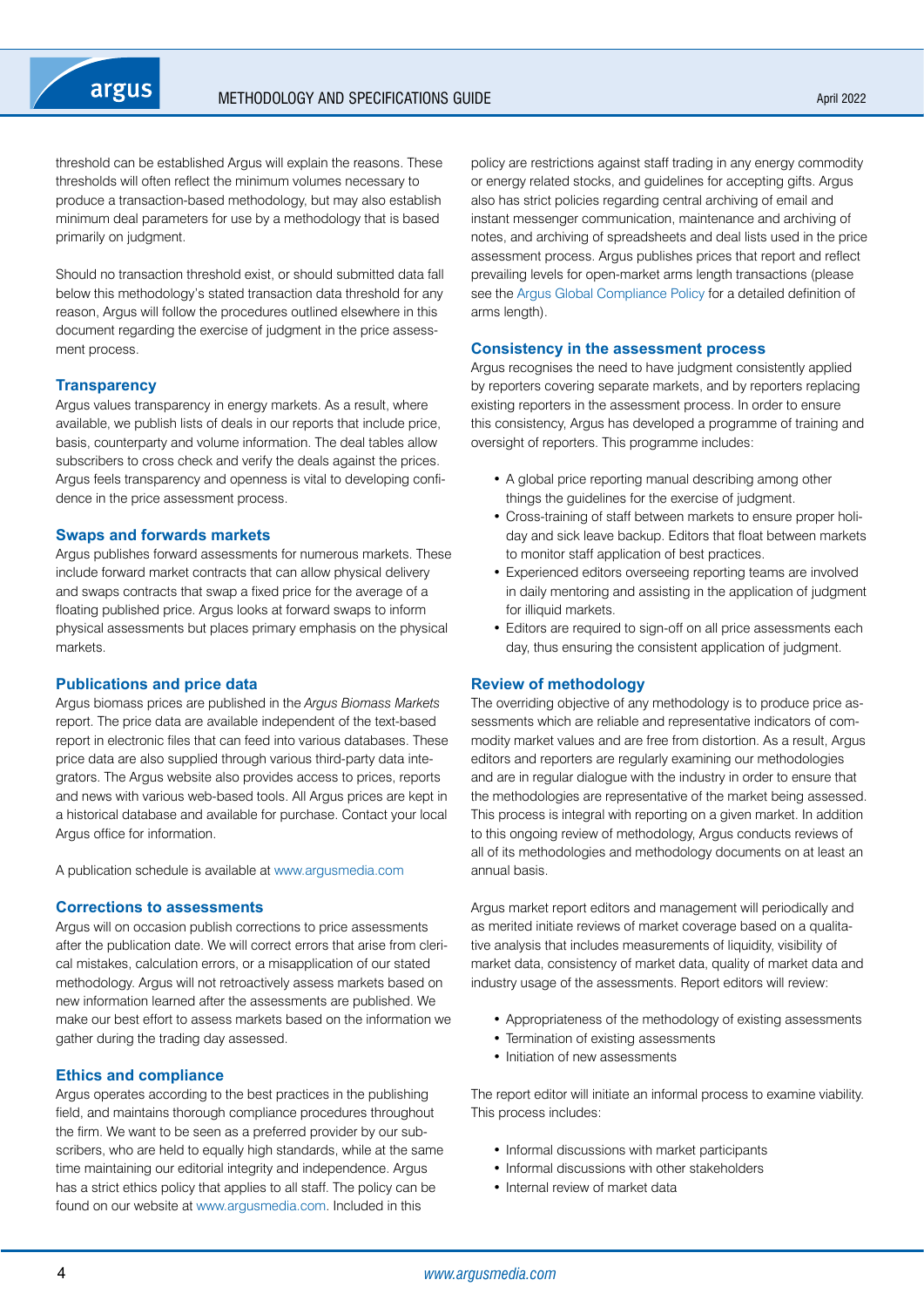<span id="page-4-0"></span>Should changes, terminations, or initiations be merited, the report editor will submit an internal proposal to management for review and approval. Should changes or terminations of existing assessments be approved, then formal procedures for external consultation are begun.

## **Changes to methodology**

Formal proposals to change methodologies typically emerge out of the ongoing process of internal and external review of the methodologies. Formal procedures for external consultation regarding material changes to existing methodologies will be initiated with an announcement of the proposed change published in the relevant Argus report. This announcement will include:

- Details on the proposed change and the rationale
- Method for submitting comments with a deadline for submissions
- For prices used in derivatives, notice that all formal comments will be published after the given consultation period unless submitter requests confidentiality

Argus will provide sufficient opportunity for stakeholders to analyse and comment on changes, but will not allow the time needed to follow these procedures to create a situation wherein unrepresentative or false prices are published, markets are disrupted, or market participants are put at unnecessary risk. Argus will engage with industry throughout this process in order to gain acceptance of proposed changes to methodology. Argus cannot however guarantee universal acceptance and will act for the good order of the market and ensure the continued integrity of its price assessments as an overriding objective.

Following the consultation period, Argus management will commence an internal review and decide on the methodology change. This will be followed by an announcement of the decision, which will be published in the relevant Argus report and include a date for implementation. For prices used in derivatives, publication of stakeholders' formal comments that are not subject to confidentiality and Argus' response to those comments will also take place.

## **The market**

*Argus Biomass Markets* is a weekly report that publishes prices, market commentary and shipping costs on the international bulk spot market for industrial grade wood pellets, wood chips and palm kernel shells. The report also contains prices and market commentary for the premium wood pellet market.

The report is published on Wednesday or on the nearest working day in the UK, with the exception of the week between 25 December and 1 January.

The Argus methodology relies on informed analysis of market data, including deals, bids and offers, and the results of a weekly survey of active market participants. The market survey involves participants in each market segment. The approach is methodical and

standardised and market information is tested against the views of market participants.

Deals, bids and offers must be considered repeatable to be reflected in the weekly assessments.

Transactions done for dates outside of Argus loading or delivery periods, market survey responses that apply to dates outside of those periods, and price information for specifications not directly included in the methodology are considered when assessing prices if Argus believes they have affected, or are relevant to, market value for the standardised products reported in *Argus Biomass Markets*.

Argus asks for consistency from sources and aims to contact the same source within each firm each week to avoid inconsistencies.

Information is, as far as possible, verified, and is archived in databases.

Export prices are on a free-on-board (fob) basis from the port of loading. Delivered prices are on a cost-insurance-freight (cif) basis to the port of discharge for industrial pellet assessments and on a delivered basis for premium pellet assessments.

## **Assessment timing**

Weekly price assessments for markets in Europe and the Americas, cover the week to 4pm London time on the day of publication. Weekly price assessments for Asia-Pacific markets cover the week to 5.30pm Singapore time on the day of publication.

Information that applies to this period can be accepted until the time of publication.

## **Loading and delivery timing**

Spot industrial wood pellet, wood chip and palm kernel shell price assessments in *Argus Biomass Markets* cover loading or delivery within 90 days from the date of assessment. *Argus Biomass Markets* also contains assessments of forward prices for delivery for four quarters ahead, and for three years ahead. Forward prices are published for the cif northwest Europe, fob Baltic, fob Portugal, fob southeast US, fob southwest Canada and fob northeast US wood pellet markets and for the cif northwest Europe wood chip market.

The prompt quarter rolls on the first day of the second month of the quarter. For example, the third quarter becomes the prompt quarter on 1 May and the fourth quarter becomes the prompt quarter on 1 August. The prompt year rolls on the first working day of the year. For example, 2015 became the prompt year on 1 January 2014.

Premium wood pellet prices are assessed for delivery within 45 days from the date of assessment.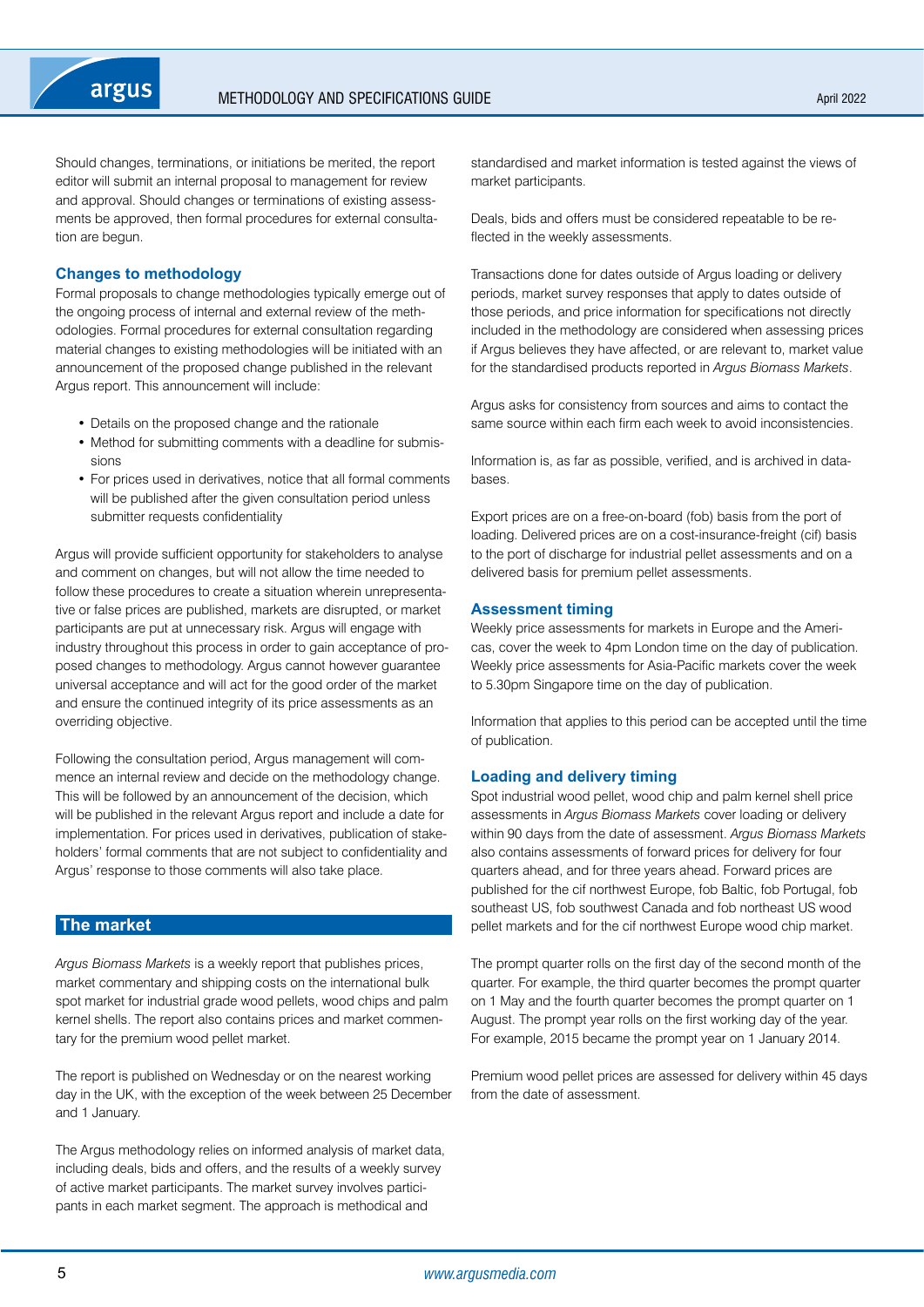## <span id="page-5-0"></span>**Argus cif northwest Europe spot index**

Argus assesses the price of 25,000t spot cif northwest Europe deliveries of industrial wood pellets, where "spot" is defined as delivery within 90 days. Trades for smaller or larger quantities may be included in the assessment process. Northwest Europe is defined as ports within a 750km radius of Rotterdam.

The Argus cif northwest Europe spot index is comprised of a volume-weighted average of deals done for delivery within a rolling 90-day period, the best firm bid and offer available for delivery during that period, and a survey of market participants' views of the price for delivery during the same.

If 50,000t or more of total index-relevant trade takes place in a given week, regardless of the number of transactions or the size of any individual transaction, a volume-weighted average of deals done will form 50pc of the weekly value, with the result of the market survey forming the remaining 50pc.

If less than 50,000t of index-relevant trade takes place in a given week, a volume-weighted average of deals done will make up a corresponding share of the index. Each 100t of trade will make up 0.1pc of the index, so each 1,000t of aggregate trade during a week will make up one percentage point of the final weekly index.

The average of the best bid and the best offer will be used for the remainder of the 50pc of the index that would otherwise be a volume-weighted average of trades. Bids and offers must be firm and attributable.

If no deals are done, but a best bid and best offer are available, then this best bid/offer average will make up 50pc of the index. If a best bid is available but a best offer is not, or if a best offer is available but a bid is not, then that lone bid or offer will not be used in the calculation of the index.

Because of the relative illiquidity of the market, there is no set minimum volume for individual trades. If less than 50,000t of total indexrelevant trade takes place during the week and a best bid and offer is not available, the market survey element of the index will increase in direct inverse proportion to the volume of trade reported. If there



are no deals and no firm bid and offer, the index will be calculated entirely from the market survey.

If a deal is done on a fob basis but is coupled with the freight into northwest Europe, the total delivered price into northwest Europe will be included in the index.

If price information is received about the cif northwest Europe or North American markets in a currency other than US dollars, or about the Baltic or Portugal markets in a currency other than euros, Argus will use the exchange rate at the day of publication to convert those prices into the market's standard currency.

Argus will take into account the sustainability status of a cargo when deciding whether to include it in the index, based on current market practice.

#### **Market survey transparency**

Argus solicits market survey responses for the individual months contained within the 90-day spot assessment period and displays an average survey result value for each month contained in the 90-day period. Argus also accepts market survey responses for the 90-day spot period as a whole, but closely scrutinises the valuations for the 90-day period against the weighted average of the monthly valuations to ensure consistency and accuracy and to prevent bias towards one part of the 90-day period or another.

The average of market survey responses for each month of the 90 day spot period is published on page two of *Argus Biomass Markets* to better illustrate the composition of the market-survey component of the spot cif northwest Europe index.

#### **Currency and unit of measure**

Prices are assessed and published in \$/t and converted to \$/MWh.

## **Baltic and Portugal indexes**

Argus assesses the price of 3,000-8,000t fob Baltic and fob Portugal wood pellet shipments.

Owing to lower liquidity in the fob Baltic and fob Portugal markets, Argus seeks only a single price for the 90-day period of the spot indexes. Due to lower average cargo sizes, Argus does not apply a mechanical scale to adjust the weight given to transactions in the final index. The spot indexes for the Baltic and Portugal markets are comprised of a volume-weighted average of index-relevant deals, which makes up 50pc of the index, and the market survey, which makes up the remaining 50pc of the index. If there are no indexrelevant deals, the index will be calculated 100pc from the market survey. Any received trade data is tested against other market data.

Where possible and appropriate, Argus nets Baltic and Portuguese delivered spot trades back to the fob location and includes that fob price in its index or assessment.

Prices are assessed and published in €/t and converted to €/MWh.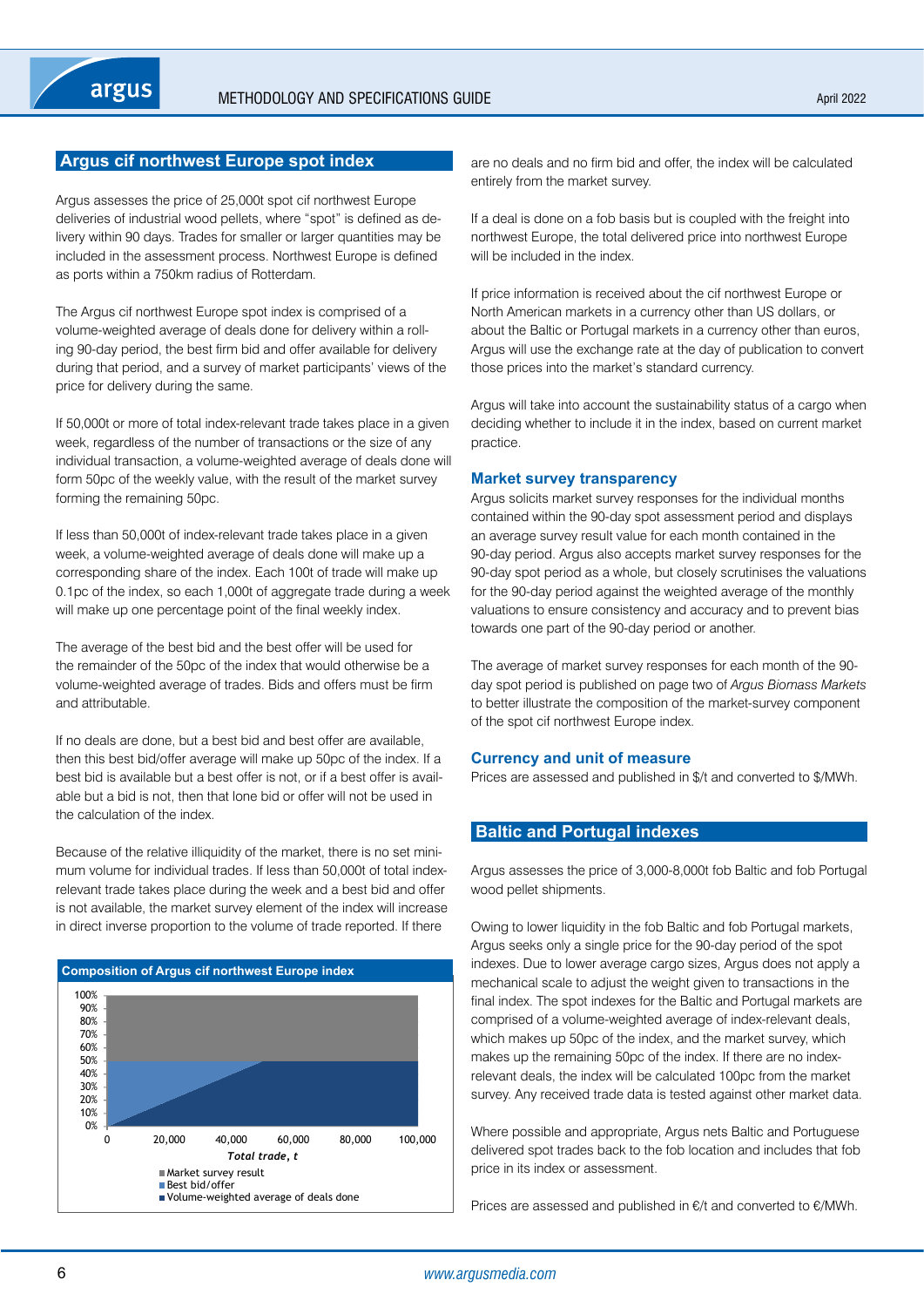## <span id="page-6-0"></span>**Asia-Pacific indexes**

## **Wood pellets**

#### fob Vietnam

Argus assesses a fob Vietnam wood pellet spot price, for delivery within 90 days. Delivery is on a bulk or container basis, with 3,000t minimum volume.

The fob Vietnam spot index is comprised of a volume-weighted average of index-relevant deals, which makes up 50pc of the index, and the market survey, which makes up the remaining 50pc of the index. If there are no index-relevant deals, the index will be calculated 100pc from the market survey. Where possible and appropriate Argus nets the price of deals for Vietnamese biomass on a delivered basis back to the fob Vietnam location.

Specifications are as outlined in the table below.

Prices are assessed and published in \$/t.

## cfr Gwangyang spot index (container)

Argus assesses a cfr Gwangyang wood pellet spot price for delivery within 90 days. Delivery is on a container basis with a 3,000t minimum volume.

One 20 foot container is considered to carry 18.5t of wood pellets.

The cfr Gwangyang spot index is comprised of a volume-weighted average of index-relevant deals, which makes up 50pc of the index, and the market survey, which makes up the remaining 50pc of the index. If there are no index-relevant deals, the index will be calculated 100pc from the market survey.

If a deal is done on a fob basis but is coupled with the freight into the port of Gwangyang, the total delivered price into Gwangyang will be included in the index.

#### **Specifications**

The cfr Gwangyang spot index is of the price of wood pellets manufactured from wood fibre exclusively, without any type of binder or other chemically treated biomass. The wood pellets meet the quality specification of South Korean generators.

Prices are assessed and published in \$/t.

## **Palm kernel shell (PKS)**

## fob east coast Sumatra

Argus assesses a fob east coast Sumatra palm kernel shell (PKS) spot price, for delivery within the next 90 days. Delivery can be on bulk, handysize or container vessels, with a minimum volume of 8,000t.

The fob east coast Sumatra spot PKS index is comprised of a volumeweighted average of index-relevant deals, which makes up 50pc of the index and the market survey, which makes up the remaining 50pc of the index. If there are no index-relevant deals, the index will be calculated 100pc from market survey. Where possible and appropriate, Argus nets the price of deals for Indonesian biomass on a delivered basis back to the fob east coast Sumatra price.

The Argus PKS fob east coast Sumatra assessment is the price of PKS on board a vessel ready to sail, with all local taxes having been paid. The fob price includes the local export tax in place at the time of the trade.

Prices are assessed and published in \$/t.

## **North America export prices**

Argus assesses North American export prices as a netback to the cif northwest Europe spot index, using the freight rates specified below.

- **• fob northeast US**: Savannah-ARA 25,000t + \$1/t
- **• fob southeast US:** Savannah-ARA 25,000t
- **• fob southwest Canada:** Vancouver-ARA

Prices are published in \$/t.

## **Forward price assessments**

For the forward curve, Argus uses transactions, market survey results and various types of other market information, including spread values between grades, locations, timings many other data to inform its assessments.

Forward prices are assessed for four forward quarters and three forward calendar years for

#### **Wood pellets**

- cif northwest Europe (\$/t)
- fob Baltic (€/t)
- fob Portugal (€/t)
- fob southeast US (as a netback to cif northwest Europe, \$/t)
- fob southwest Canada (as a netback to cif northwest Europe, \$/t)
- fob northeast US (as a netback to cif northwest Europe, \$/t)

## **Wood chips**

• cif NWE (€/GJ)

Forward prices are published as bid/offer pairs with the exception of the fob northeast US wood pellet prices, which are published as midpoint prices only.

## **Premium pellets**

Argus assess premium wood pellets delivered into and sold wholesale within northern Italy based on transactions, market survey results and various types of other market information, including spread values between grades, locations, timings and other data. For more details, please refer to market data usage on page 2. Argus assesses the price of each contract on the basis of the greatest consensus of market information.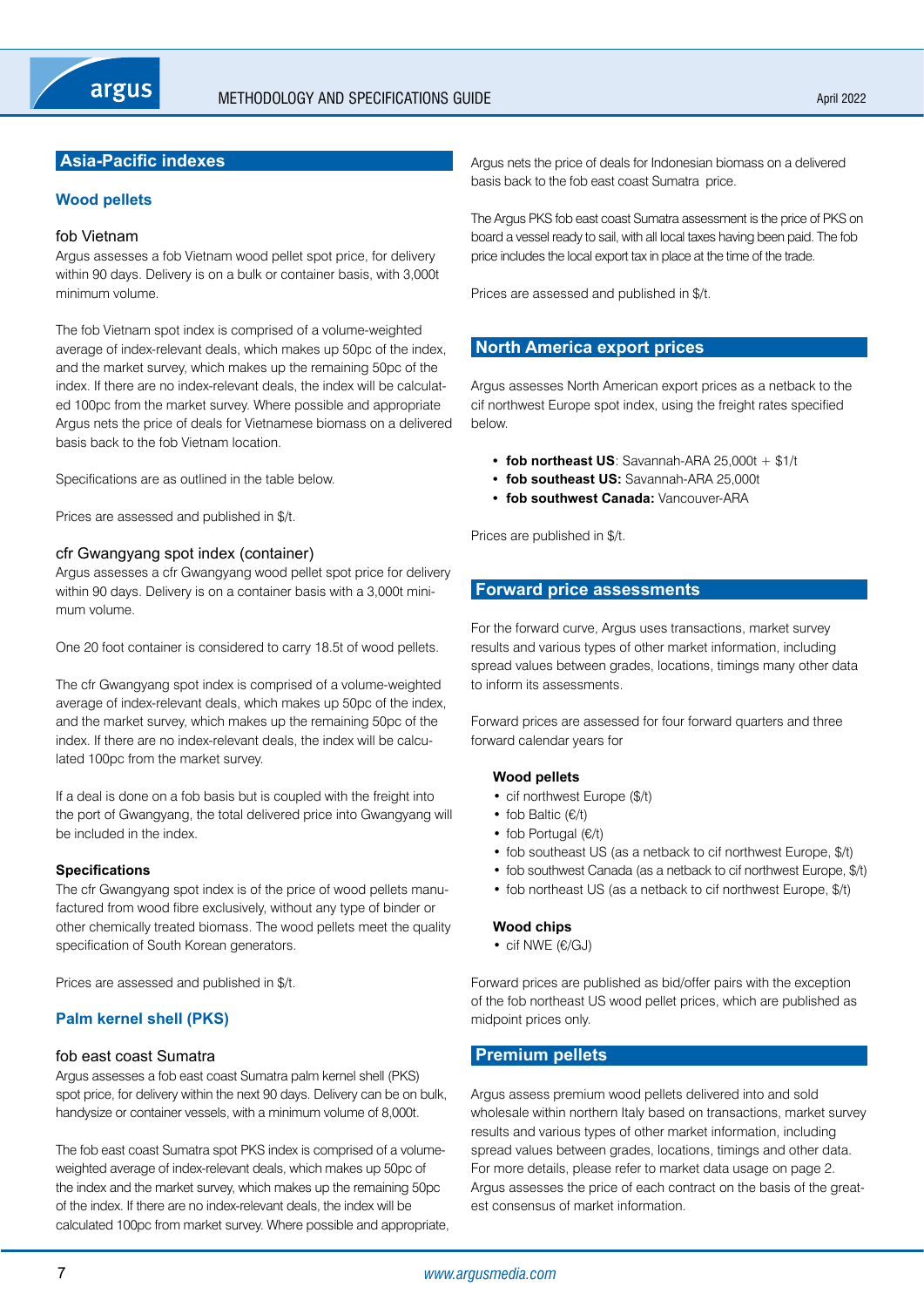<span id="page-7-0"></span>Price assessments are published as a mid-point with a high-low range. Reported trade is used to inform that range, but does not mechanically define it. The high-low range represents the highest and lowest transactions, or the range in which the contract could have traded during the period.

The assessment takes into account transactions and other market information for wholesale pellets delivered by ship, shipping container, lorry and other transportation to northern Italy, including ports and cities north of Florence.

## **Wood chips**

Argus assesses wood chip spot and forward prices delivered into northwest Europe. Argus uses transactions, market survey results and various types of other market information to inform its assessments. Prices are assessed and published in €/GJ. For more details, see the market data use section on page 2.

## **Monthly averages**

Argus publishes monthly averages of spot price indexes. Indexes are published for the current month and the two previous months.

Monthly averages are published for

#### **Industrial wood pellets**

- cif NWE (\$/t)
- fob Baltic (€/t)
- fob Portugal (€/t)
- fob Vietnam (\$/t)
- cfr Gwangyang (\$/t)

#### **Premium wood pellets**

- del Italy bagged (€/t)
- del Italy bulk (€/t)

#### **Palm kernel shell (PKS)**

• fob east coast Sumatra (\$/t)

#### **Wood chips**

• cif NWE (€/GJ)

## **Asia biomass specifications**

*Argus Biomass Markets* assesses Asia-Pacific wood pellets manufactured from wood fibre exclusively, without any type of binder or other chemically treated biomass. The wood pellets meet the quality specification of South Korean generators.

| Asian industrial wood pellets specifications               |                                                                                                  |  |  |  |
|------------------------------------------------------------|--------------------------------------------------------------------------------------------------|--|--|--|
| Location: Ho Chi Minh (Cat Lai), Haiphong, Hanoi, Quy Nuon |                                                                                                  |  |  |  |
| Unit $(s)$                                                 | \$/t                                                                                             |  |  |  |
| Quantity                                                   | 3.000t minimum                                                                                   |  |  |  |
| Delivery                                                   | Bulk basis or container basis                                                                    |  |  |  |
| Dimension (mm)                                             | D06, $6 \pm 1$<br>D08, $8 \pm 1$<br>D <sub>10</sub> , $10 \pm 1$<br>D <sub>12</sub> , $12 \pm 1$ |  |  |  |
| Length (mm)                                                | $3.15 < L \le 40$                                                                                |  |  |  |
| Moisture (as received basis %)                             | $\leq 10$                                                                                        |  |  |  |
| Ash (as dried basis %)                                     | $\leq 5.0$                                                                                       |  |  |  |
| Durability (as received basis %)                           | $\geq 95.0$                                                                                      |  |  |  |
| Fine (as received basis %)                                 | $\leq 6.0$                                                                                       |  |  |  |
| Other additives (as received basis %)                      | $<$ 3                                                                                            |  |  |  |
| Net calorific value (as received basis<br>MJ/kg)           | $\geq 16.5$                                                                                      |  |  |  |
| Bulk density (as received basis kg/m <sup>3</sup> )        | $\geq 500$                                                                                       |  |  |  |
| Nitrogen (as received basis %)                             | $\leq 0.7$                                                                                       |  |  |  |
| Sulphur (as dried basis %)                                 | $\leq 0.05$                                                                                      |  |  |  |
| Chlorine (as dried basis %)                                | $\leq 0.1$                                                                                       |  |  |  |
| Arsenic (as dried basis mg/kg)                             | $\leq 1.0$                                                                                       |  |  |  |
| Cadmium (as dried basis mg/kg)                             | $\leq 0.5$                                                                                       |  |  |  |
| Chromium (as dried basis mg/kg)                            | $\leq 10$                                                                                        |  |  |  |
| Copper (as dried basis mg/kg)                              | $\leq 10$                                                                                        |  |  |  |
| Lead (as dried basis mg/kg)                                | $\leq 10$                                                                                        |  |  |  |
| Mercury (as dried basis mg/kg)                             | $\leq 0.1$                                                                                       |  |  |  |
| Nickel (as dried basis mg/kg)                              | $\leq 10$                                                                                        |  |  |  |
| Zinc (as dried basis mg/kg)                                | $\leq 100$                                                                                       |  |  |  |

| Asian palm kernel shell specifications         |                    |
|------------------------------------------------|--------------------|
| Location: east coast Sumatra                   |                    |
| Unit $(s)$ :                                   | \$/t               |
| Contracts assessed:                            | Spot               |
| Quantity:                                      | 8,000t minimum     |
| Delivery: Bulk, handysize or container basis   |                    |
| Total moisture (as received basis):            | Max. 20pc wt       |
| Net calorific value (as received basis):       | Min. 3,500 kcal/kg |
| Ash (air dried basis):                         | Max. 4pc wt        |
| Chlorine (air dried basis):                    | Max. 700ppm        |
| Sulphur (air dried basis):                     | Max. 0.15pc wt     |
| Foreign matter*:                               | Max. 1pc           |
| *metallic materials and stones bigger than 4cm |                    |